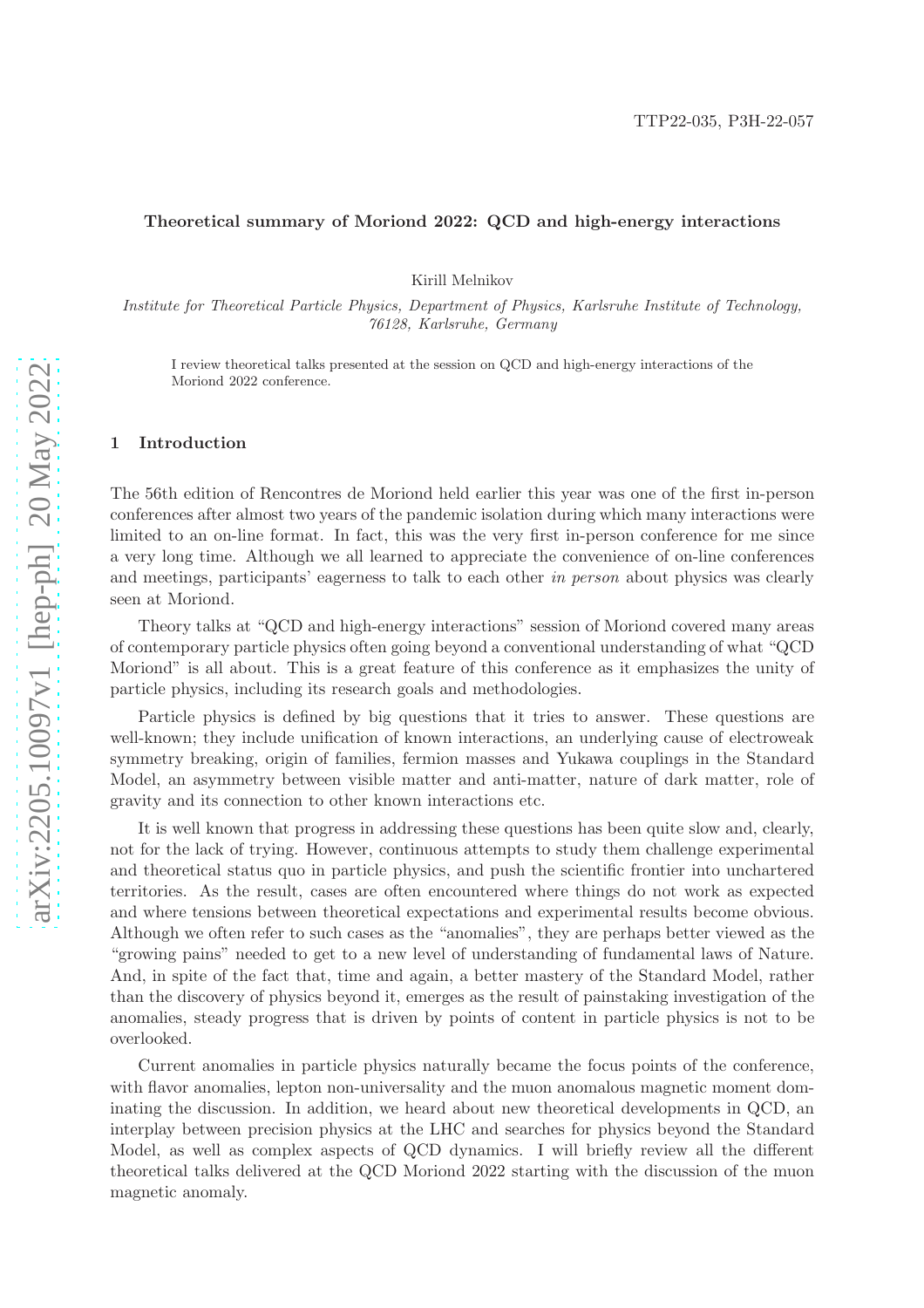## 2 Muon magnetic anomaly

The puzzle of the muon anomalous magnetic moment has been with us for more than twenty years by now<sup>[1](#page-9-0)</sup> and recently significant,  $\mathcal{O}(4\sigma)$ , discrepancy between theoretical predictions<sup>[2](#page-9-1)</sup> and experimental measurements  $\overline{1}$  $\overline{1}$  $\overline{1}$  has been confirmed by the first result  $\overline{3}$  $\overline{3}$  $\overline{3}$  of the FNAL experiment. The difference between measured and expected values  $a_\mu^{\text{th}} - a_\mu^{\text{exp}} = 251(59) \times 10^{-11}$  is quite large. In fact, it is a factor of two larger than the four-loop QED contribution to  $a_{\mu}$ , more than fifty percent larger than the one-loop electroweak contribution to  $a_{\mu}$  and is about twice as large as the so-called hadronic light-by-light scattering contribution to  $a_{\mu}$ . On the contrary, it is just about 3.5 percent of the hadronic vacuum polarization contribution to  $a_{\mu}$ , making good understanding of  $a_{\mu}^{\text{hyp}}$  a very important issue.

Given the many existing checks of the QED and electroweak contributions as well as obvious difficulties with the theoretical description of low-energy hadron physics, current work on resolving the discrepancy focuses on the hadronic vacuum polarization and on the hadroninc light-by-light scattering contributions to the muon magnetic anomaly. Although these two hadronic contributions are mentioned in a single sentence, they are actually quite different. Indeed, as noted above, the hadronic vacuum polarization contribution is large and needs to be known to a few-percent precision whereas the hadronic light-by-light scattering contribution is rather small and knowing it to about twenty percent precision is sufficient. This difference between the two hadronic contributions is reflected in the way they are currently dealt with and discussed.

Let us start with the hadronic vacuum polarization. For the past sixty years, the standard way to compute it was to use the dispersion representation for the vacuum polarization function relating it to the measured cross section of  $e^+e^-$  annihilation to hadrons. Using experimental data for  $\sigma(e^+e^- \to \text{hadrons})$ , the dispersion integral is calculated numerically leading to a precise result for the hadronic vacuum polarization contribution to the muon magnetic anomaly. This standard approach was discussed in great detail by Zhang [4.](#page-9-3)

Although there are various caveats and difficulties related to the computation of the dispersion integral, including reliability of data, consistency between various experiments and treatment of radiative corrections, understanding its oder-of-magnitude is quite straightforward  $5$ . Indeed, all one needs to do is to account for three lightest spin-one hadronic resonances  $\rho$ ,  $\omega$  and  $\varphi$  in the dispersion integral treating them as narrow peaks with known masses and branching ratios to leptons. Supplementing their contribution to the dispersion integral with a continuum contribution to accommodate physics beyond the center-of-mass energy of  $\mathcal{O}(1)$  GeV, one obtains the result  $5$  that accounts for about *ninety percent* of  $a_{\mu}^{\text{hyp}}$ .

Of course, the problem with the hadronic vacuum polarization contribution is that it is so large  $(a_{\mu}^{\text{hyp}} \approx 7000 \times 10^{-11})$ , that knowing it to ninety percent is insufficient. To match the current experimental uncertainty, we need to understand it to better than a percent and reaching this precision is very challenging. Figuring out how to do this in a controllable way was the focus point of the practitioners of the dispersion-relations method in the past; these efforts were reviewed by Zhang<sup>4</sup>. In fact, in spite of a few open questions and tensions (e.g. KLOE data vs. BABAR data), it does appear that no foreseeable modification of either data or analysis methodology can shift  $a_{\mu}^{\text{hyp}}$  beyond the estimated uncertainty  $(\sim 40 \times 10^{-11})^4$ .

However, although the most precise results for the hadronic vacuum polarization were traditionally obtained with the help of dispersion relations and experimental data, the situation has changed in the past few years. Indeed, in 2020 the BMW collaboration published a lattice computation of the hadronic vacuum polarization contribution to the muon magnetic anomaly which is claimed to have a sub-percent precision. This calculation was presented by  $Szabo<sup>6</sup>$ . In a remarkable twist of fortunes for SM physics, the new calculation is about  $140 \times 10^{-11}$  larger, than estimates of the hadronic vacuum polarization obtained with the dispersive method and, although this shift represents just about 2% of the total hadronic vacuum polarization contri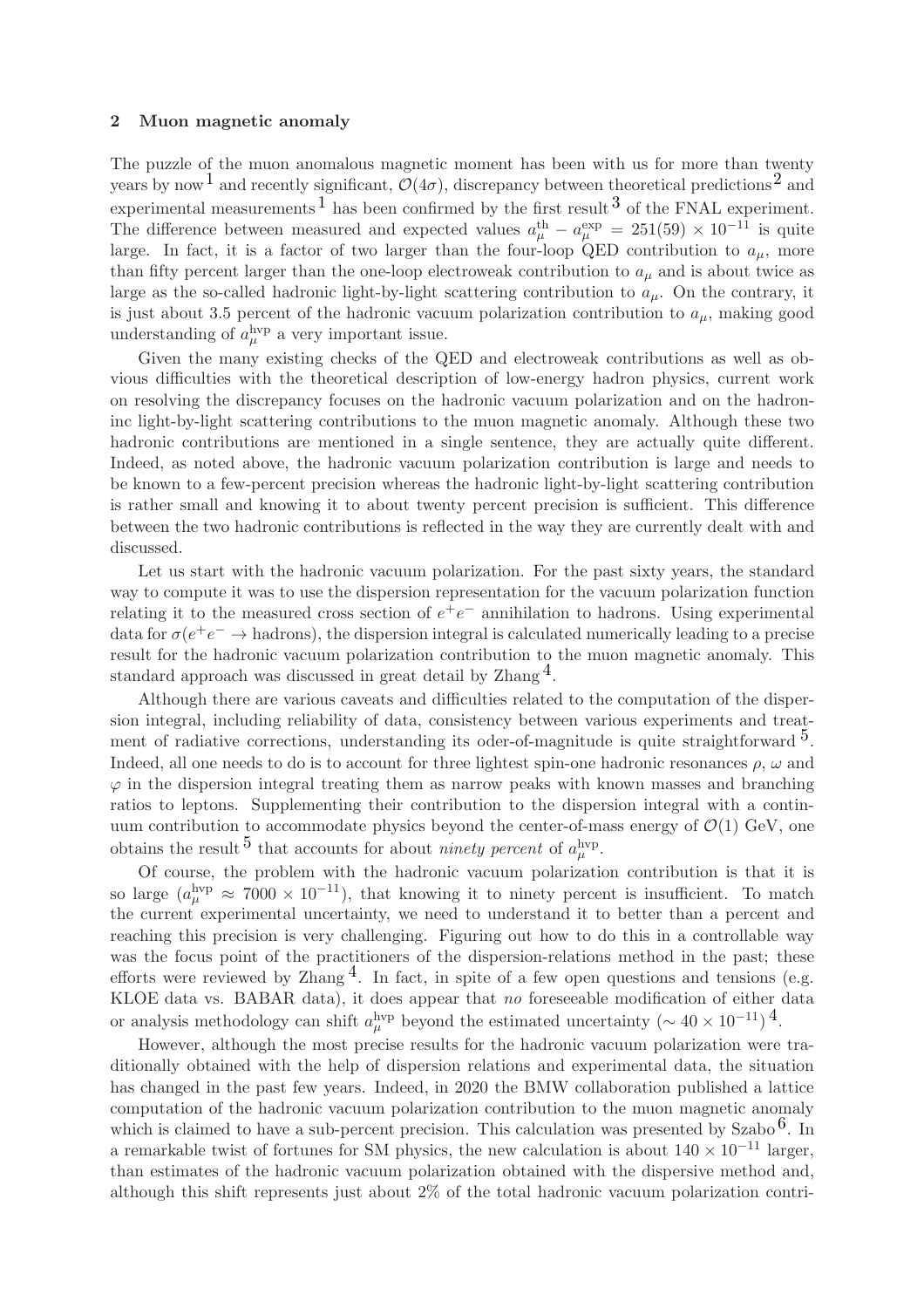bution to the muon magnetic anomaly, it wipes out more than 50 percent (!) of the discrepancy between theory and experiment reducing it to a meager  $\mathcal{O}(2\sigma)$ . Hence, if correct, this result will be responsible for the major change in the muon magnetic anomaly story, forcing a prospective "harbinger of New Physics" to become "a poster child of the Standard Model".

However, we are not there yet since at this point there is no reason to trust the new lattice computation more than the results of the dispersive approach. The challenge, therefore, is to understand where and why the discrepancy between these two very different computations comes from. This question can be addressed in several ways. First, the result of the BMW collaboration should be confirmed or refuted by other lattice collaborations and this applies to both the central value and the uncertainty estimate. Second, lattice and dispersive computations need to be compared. This is not easy because lattice operates in the Euclidean space and, therefore,  $\sigma(e^+e^- \to \text{hadrons})$  cannot be computed on the lattice. However, it is clearly possible to compute various moments of the hadronic vacuum polarization function using both the dispersion method and lattice QCD, and to construct these moments in such a way that contributions of particular energy intervals are strongly emphasized. If such a comparison is performed systematically, it should allow us to eventually pinpoint the energy intervals that are resposible for the discrepancy. This will be the most welcome development because such an understanding will have important implications beyond the muon magnetic anomaly. For example, both lattice and dispersive methods can be used to compute the fine structure constant  $\alpha(M_z)$  whose value is highly relevant for the precision electroweak fit.

Another contribution to the muon magnetic anomaly which for a long time was considered to be the main "troublemaker" is the hadronic light-by-light scattering contribution. One of the main reasons it got this status was a sudden change in the sign of this contribution that led to its dramatic, overnight increase  $\frac{7}{1000}$  $\frac{7}{1000}$  $\frac{7}{1000}$  from  $\mathcal{O}(-100) \times 10^{-11}$  to  $\mathcal{O}(+100) \times 10^{-11}$ . Although the sign issue was later clarified to be an isolated incident which, at its core, proves that the FORM manual  $\delta$  is not an exciting read, the mistrust towards this contribution remained.

However, it has to be recognized that *already* since 2002 the hadronic light-by-light scattering contribution has been estimated to be close to  $100 \times 10^{-11}$ , with an uncertainty of about 20  $\times$  $10^{-11}$ , which is about a half of the estimated uncertainty in  $a_{\nu}^{\text{hyp}}$  as discussed above. The point of view that the hadronic light-by-light scattering contribution is actually fairly well understood was presented in the talk by J. Green<sup>[9](#page-9-8)</sup> who discussed the new lattice computation of  $a_{\mu}^{\text{hlbl}}$ . Their result,  $a_{\mu}^{\text{hlbl}} = 106(16) \times 10^{-11}$ , is in agreement with many earlier estimates of this quantity obtained using a variety of phenomenological method. And, as a further illustration of the remarkable consistency of theoretical predictions for  $a_{\mu}^{\text{hlbl}}$ , I cannot help but mention that its central value is identical to the result  $10$  of the so-called "Glasgow consensus" by J. Prades, E. de Rafael and A. Vainshtein, published already in 2009.

I would like to emphasize that the new lattice result reported in Green's talk  $9$  is very important as it provides further support to an understanding, that has been emerging for several years by now, that presumptive lack of theoretical control of the the hadronic light-by-light scattering contribution to the muon  $q - 2$  cannot be the *only* reason for the discrepancy of the muon magnetic anomaly. Whether the  $a_{\mu}$  puzzle will eventually be resolved by a big problem in  $a_\mu^{\text{hyp}}$ , or by a collection of small(ish) deviations in  $a_\mu^{\text{hyp}}$ ,  $a_\mu^{\text{hlbl}}$  and in the experimental value of  $a_{\mu}$  which all work just in the right way, or by a New Physics contribution, is impossible to say now and remains to be clarified in the future.

## 3 Flavor physics

Given the fact that some of the most persistent and unusual discrepancies between theoretical expectations and experimental results currently occur in flavor physics, talks on flavor physics were an exciting part of the conference. The discussion of flavor physics started with an overview talk on the current status of the anomalies by M. Neubert  $^{11}$ . Clearly, as with any anomaly, a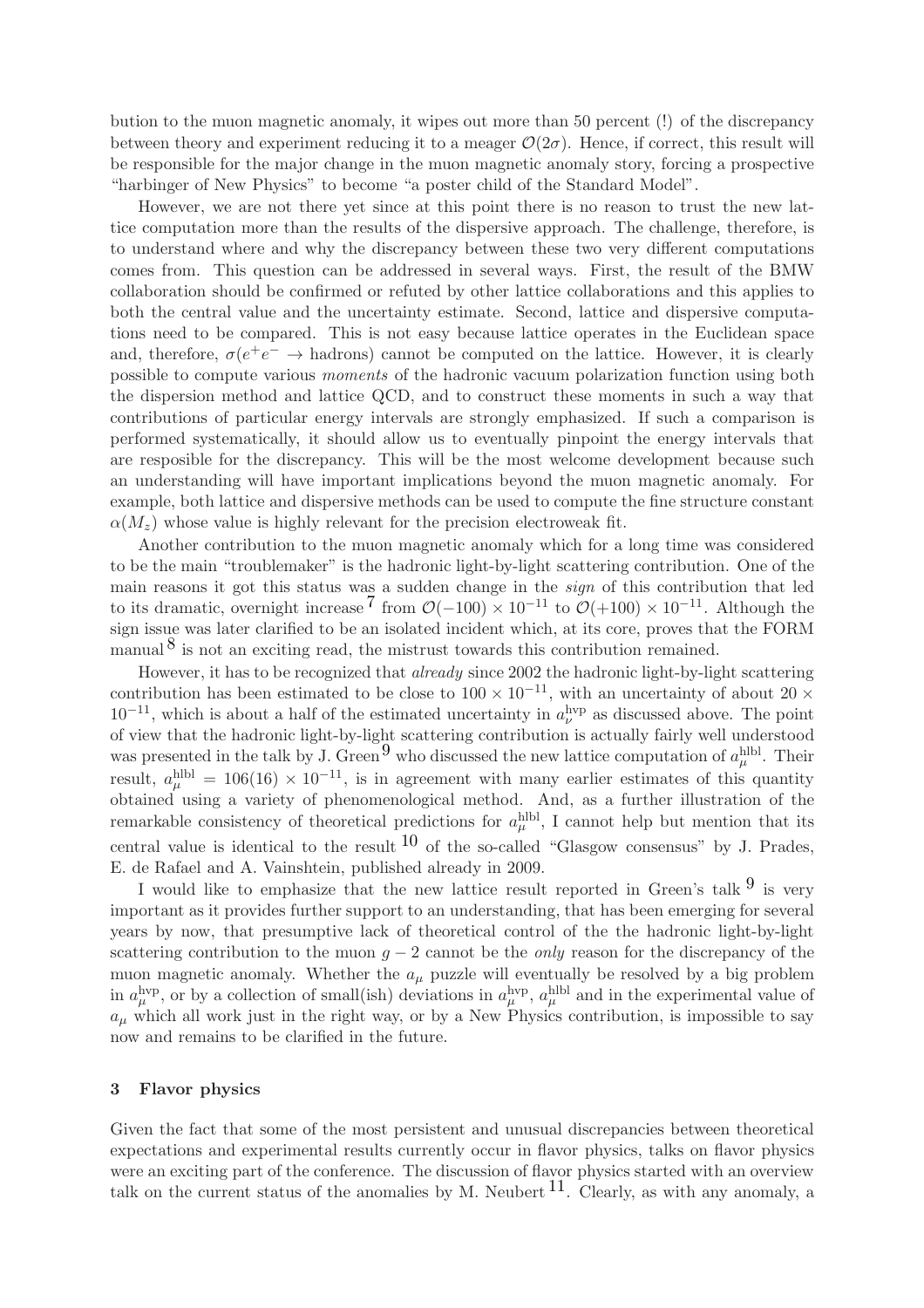proper evaluation of the situation requires good understanding of the quality of the Standard Model predictions, ideas about a possible explanation of the observed discrepancies by New Physics and a good overview of how such ideas fit into a global picture of checks of the Standard Model.

Two talks at the conference addressed the quality of the SM predictions in B-physics. Capdevila reported<sup>[12](#page-9-11)</sup> a refined extraction of the CKM matrix element  $V_{cb}$  from inclusive semileptonic B-decays into final states with charm quarks. The refinement described by Capdevila comes from the inclusion of the recent N3LO QCD calculation of the partonic rate for  $b \to c$ transition <sup>[13](#page-9-12)</sup> into a theoretical prediction for  $B \to X_c l \nu_l$  decay rate computed within the heavy quark expansion. If the N3LO QCD corrections are included into the analysis, the central value of  $V_{cb}$  remains practically unchanged when compared to an earlier NNLO QCD analysis, but the uncertainty in the extracted value is reduced by about twenty five percent.

This is both good and bad news. It is a good news because it shows that the extraction of  $V_{cb}$  from inclusive B-decays is theoretically robust. However, it is also a bad news because it leaves the discrepancy between exclusive and inclusive  $V_{cb}$  measurements unchanged, at the level of one to three standard deviations.

Gubernari  $^{14}$  $^{14}$  $^{14}$  discussed the Standard Model predictions for the exclusive B decays into a strange meson  $(K, \varphi)$  and a lepton pair. Making accurate predictions for *exclusive* decays is difficult in general; in case of  $B \to Kl^+l^-$  and  $B \to \varphi l^+l^-$  decays, the problem is enhanced because of the so-called charm loop contributions that are notoriously difficult to treat reliably. By using a clever combination of the operator product expansion and dispersion relations, Gubernari showed how to derive upper bounds on these complicated amplitudes. However, even after this theoretical refinement, the significant tension between the SM predictions and experimental measurements remains. In particular, is does not appear that a large discrepancy between measured and expected values observed in the distribution of the so-called  $P_5$  observable can be attributed to the deficiencies of the SM predictions.

Given that the Standard Model predictions seem to be robust, it is important to discuss flavor anomalies from the perspective of beyond the Standard Model (BSM) physics. There were four theoretical talks on this subject and the unified message of these talks was that these anomalies can certainly be early manifestations of New Physics which, so far, could have avoided detection at the LHC in spite of the incredible amount of data collected there during the first two runs. This is a reassuring message that emphasizes the complementarity of different ways to probe Nature and the importance of low-energy physics as a path finder for the LHC.

The four talks on the BSM explanation of flavor anomalies showed that there are many different ways to accommodate them in a consistent framework. Allanach presented a particular Z' model  $15$  that explains lepton non-universality, does not (significantly) spoil precision electroweak fit and is practically unconstrained by the current searches for  $Z^{\prime}$ 's at the LHC. Iguro <sup>[16](#page-9-15)</sup> pointed out that, due to relaxed constraints from the decay  $B_c \rightarrow \tau \nu$ , the charged-Higgs explanation of the  $R_{D^*}$  anomaly becomes possible and, if the charged Higgs boson is relatively light 140 GeV  $\langle m_{H^-} \rangle$  < 400 GeV, there is no contradiction with the current LHC bounds. He then noted that this explanation of the  $R_{D^*}$  anomaly can be tested at the LHC already with the existing data provided that one uses the production of the Higgs boson in association with a b-jet,  $q\bar{c} \to H^-(\tau\nu_\tau)b$ , to suppress the large background from the Drell-Yan process  $pp \to \tau\nu_\tau$ .

Boussejra [17](#page-9-16) pointed out that SUSY models with non-minimal flavor violation can also explain flavor anomalies without getting into a conflict with other precision observables and the negative results from LHC searches. Finally, Crivellin<sup>[18](#page-9-17)</sup> emphasized the importance of taking a high-level view on flavor and related anomalies since many of them can actually be linked to each other within BSM models. To illustrate this point he presented a model that simultaneously explains the so-called Cabibbo anomaly, the old  $Z \to b\bar{b}$  anomaly and the  $\tau \to \mu\nu\nu$  anomaly which, at first sight, do not need to be related.

It is well-known that B-physics observables are computed starting from an effective Hamil-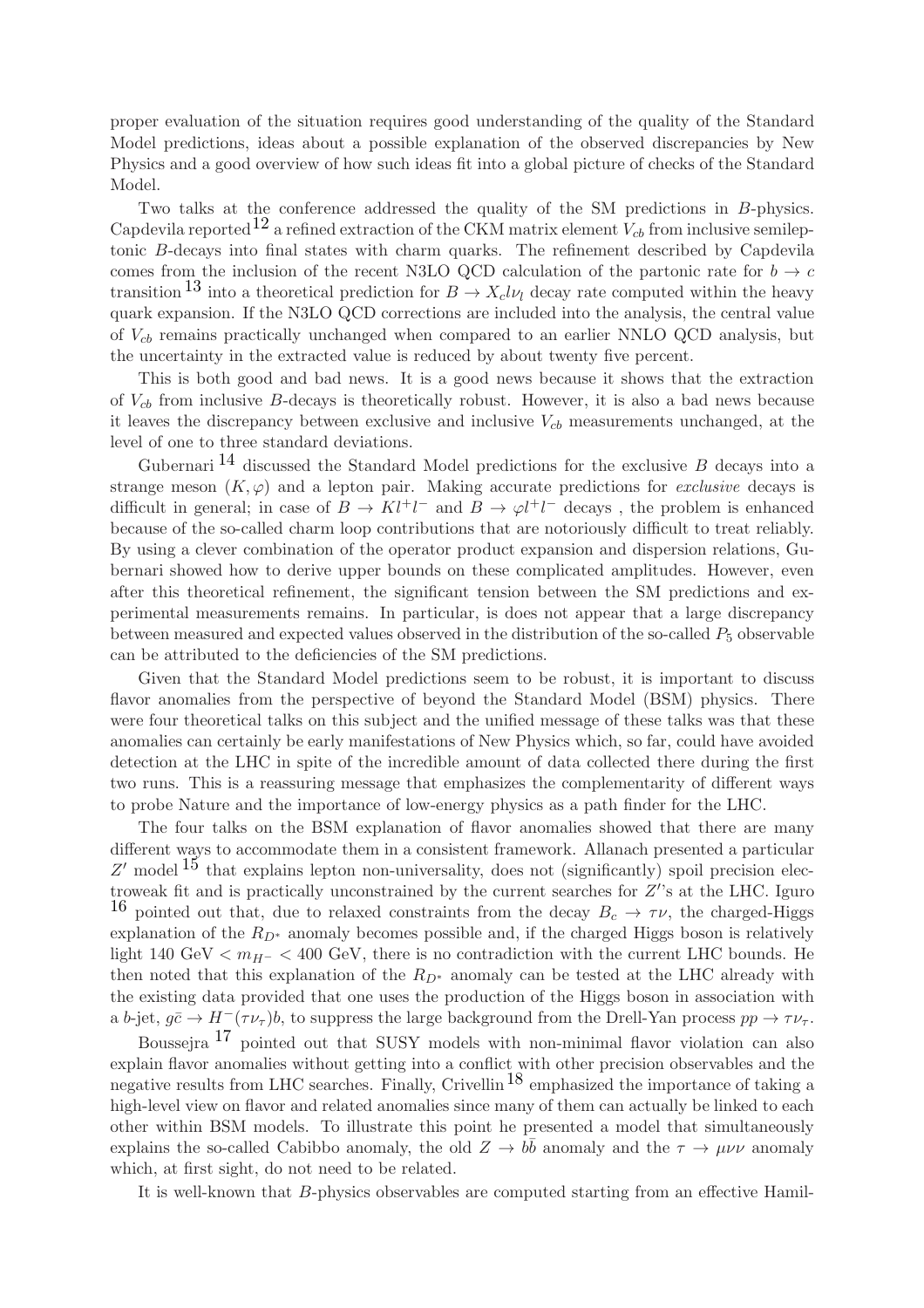tonian which involves effective operators weighted with their Wilson coefficients. These Wilson coefficients have particular values in the Standard Model, so that many of the flavor anomalies can be thought of as differences in their measured and expected SM values. To explain an anomaly with a BSM theory, it is essential to re-compute the Wilson coefficients of operators in the effective Hamiltonian in a new theory. Although it is very well understood how to do this, the bookkeeping is challenging. Santiago presented a tool, dubbed Matchmaker, which allows one to automatically compute the Wilson coefficients by matching new BSM theory to an effective field theory through one-loop  $19$ . One can hope that the availability of such a tool will be helpful for further exploration of the theory space using experimental data on B-decays.

## 4 Dark matter

Dark matter was not the major focus of the QCD Moriond, but there were several talks on this exciting topic. White described  $20$  a comprehensive global fit for a Dirac fermion dark matter, that also showcased impressive capabilities of the GAMBIT program  $21$ . White's message was that although significant parts of the parameter space can be excluded, the Dirac DM is still a viable option.

Rolbiecki pointed out  $2^2$  that it is possible to use the monojet signature to improve constraints on electroweakino dark matter in a situation where mass splittings between electroweakinos are small. A standard experimental analysis to explore such a scenario employs the monojet signature. However, as Rolbiecki explained, stronger constraints are obtained by recasting searches for squarks and gluinos, where "jets + missing energy" signatures are also studied, into bounds on the electroweakino DM.

Finally, Ruderman<sup>[23](#page-9-22)</sup> described a new mechanism of how the dark matter density can be generated in the early Universe. He pointed out that, in case there is an interaction term in the Lagrangian between three dark matter particles and one Standard Model particle, a new collision term appears in the Boltzmann equations that forces DM density to grow exponentially. This new mechanism changes the famous relation between the DM equilibrium density and the annihilation cross section between dark matter particles, so it is useful to be aware of the fact that there are cases where such a relation does not hold and a very different mechanism for producing the DM density is at play.

## 5 Collider physics

Development of theoretical methods that can be used to describe hard scattering processes at colliders has accelerated in recent years  $^{24}$ . In particular, the appearance of robust subtraction and slicing schemes for higher-order perturbative computations, as well as advances in technologies for computing multi-loop amplitudes, resulted in a number of impressive results for basic collider processes obtained recently. Some of these results were presented at QCD Moriond.

Perhaps the best-known process that occurs at a hadron collider is the Drell-Yan process  $pp \rightarrow l_1l_2+X$ . Depending on the final state, it is facilitated by a neutral or by a charged current. Studies of the Drell-Yan processes are very important for the LHC phenomenology; they include such physics topics as properties of  $Z$  and  $W$  bosons, parton distribution functions, calibration of the detectors, searches for BSM physics and more.

It is therefore not surprising that theoretical studies of these processes are extremely advanced. Just how advanced they are became evident from the three talks on the cutting-edge computations of higher-order perturbative corrections to the Drell-Yan process. Yang  $^{25}$  $^{25}$  $^{25}$  described the calculation of N3LO QCD corrections to the rapidity distribution of a vector boson, while Rottoli<sup>[26](#page-9-25)</sup> presented a computation of fiducial cross sections of the Drell-Yan processes at the same perturbative order. Finally, Buonocore  $27$  discussed the calculation of mixed QCDelectroweak corrections to the neutral-current-mediated dilepton production both at the reso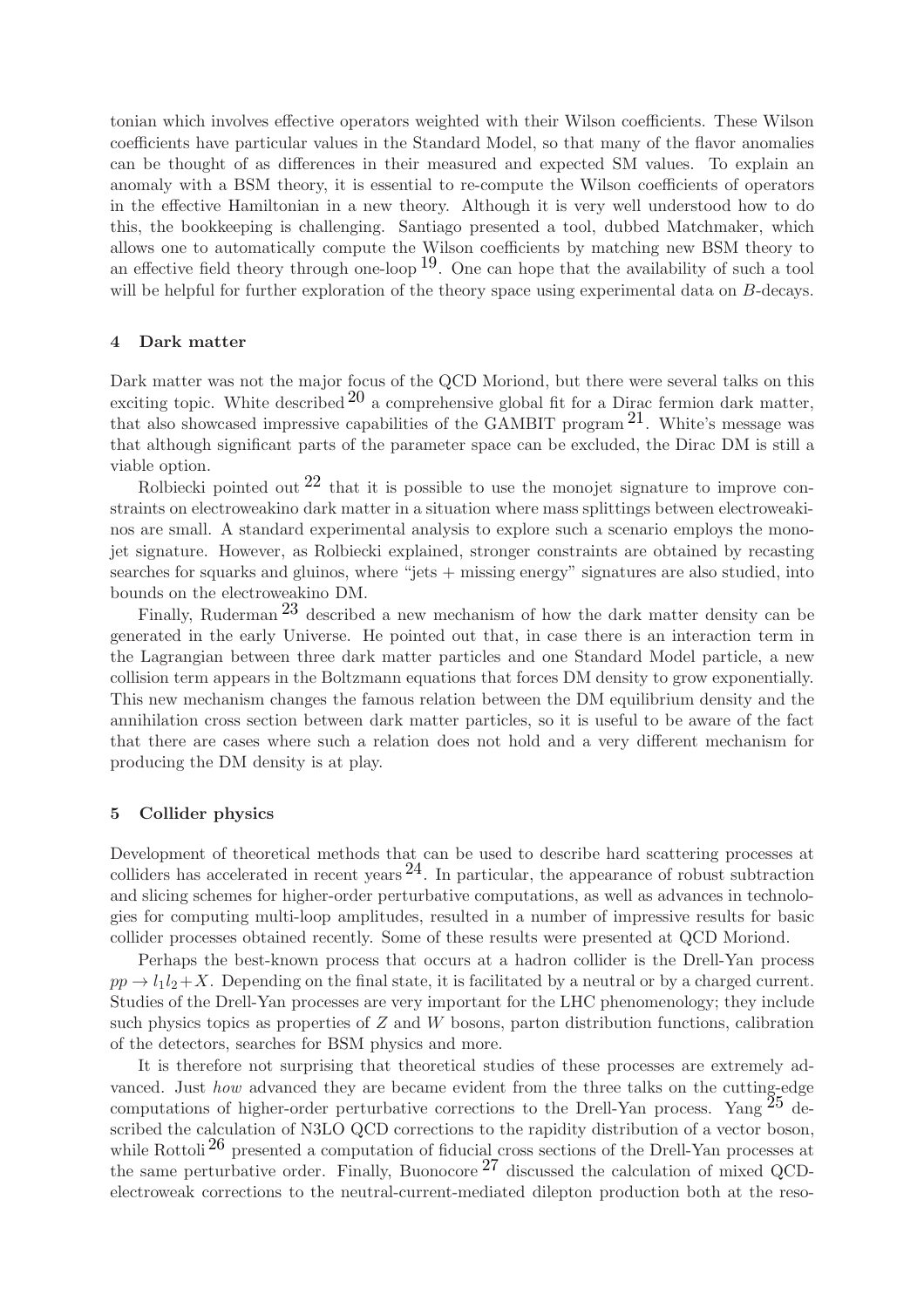nance and in the high-invariant mass region of a dilepton pair. The bottom line of these tour de force computations seems to be that various observables in the Drell-Yan process can be described with an astounding precision of about 1-2 percent.

It is worth pointing out that N3LO QCD corrections to observables in the DY processes turned out to be not much smaller than the NNLO QCD ones  $25,26$  $25,26$  $25,26$  and, therefore, larger than expected. This fact was already noted when calculations of N3LO QCD corrections to the total cross sections of Z and W production at the LHC appeared  $^{28,29}$  $^{28,29}$  $^{28,29}$ . The explanation of why this happens is probably multi-facet. At least partially, it may be attributed to the fact that NNLO QCD corrections to the Drell-Yan processes are probably smaller than they should be because of accidental cancellations between contributions of different partonic channels. Another reason can be that parton distribution functions at N3LO QCD are not yet known.

Clearly, it is important to go beyond admiring the technical wizardry behind these computations and to figure out how to use higher precision of theoretical predictions to learn more about physics. Although full appreciation of the opportunities that the new results  $25,26,27$  $25,26,27$  $25,26,27$  $25,26,27$  $25,26,27$  open up is still to come, first glimpses of what can be expected could already be seen at the conference. For example, Schott  $30$  pointed out that a very competitive value of the strong coupling constant,  $\alpha_s(m_Z) = 0.1185 \pm 0.0015$ , can be obtained from the transverse momentum spectrum of the Z bosons. In fact, Schott's analysis does not include all available perturbative corrections to the Z-boson transverse momentum distribution so that, in principle, it can be be further refined if necessary.

Another interesting opportunity, described by Scimemi  $31$ , is to use data on the Drell-Yan process, together with high-precision theoretical predictions, to extract transverse-momentum dependent (TMD) parton distribution functions. These functions are needed to descirbe the  $p_{\perp}$ -distribution of a vector boson at very low  $p_{\perp}$  where tiny transverse momenta of colliding quarks cannot be neglected. Scimemi pointed out that because of the factorization theorems, there is an intimate relation between TMD PDFs and regular PDFs which implies that any uncertainty intrinsic to collinear PDFs gets transferred to an uncertainty in TMD PDFs. He also argued that it is very important to account for flavor dependences of TMD PDFs in the global fit and that if one does that, the consistency of TMD PDFs extracted from various data sets significantly increases.

It is intuitively clear that the availability of more precise SM results should allow for stronger constrains on BSM contributions to basic hard processes such as Drell-Yan, and Giuli  $32$  described an example of this in his talk. He considered the case of a heavy and relatively broad resonance contributing to the dilepton spectrum and pointed out that it is difficult to detect it using conventional bump-hunting methods. He then pointed out that one can observe shape modifications in the dilepton invariant mass distribution caused by a broad resonance provided that there is a good control of parton distribution functions at high values of the Bjorken  $x$ , and that high-precision QCD predictions for the dilepton invariant mass spectrum are available. He argued that by including data on the charge asymmetry and the forward-backward asymmetry into a simultaneous fit for high-x parton distribution functions and a prospective resonance contribution to the dilepton invariant mass spectrum, reach for broader and heavier resonances improves.

LHC physics requires good understanding of final states with QCD jets and there were a few talks at QCD Moriond that described recent advances in this endeavor. Poncelet reported  $33$  on a computation of NNLO QCD corrections to 3-jet production at the LHC. This is a very impressive result that further highlights an enormous technical progress that occurred in the field of perturbative QCD in recent years. Without a doubt, this tour de force calculation, one of the most complicated calculations in perturbative QCD ever performed, will find many phenomenological applications in the future, including the determination of the strong coupling constant and refined studies of jet dynamics.

Definition of jets requires certain prescriptions to combine energies of various particles into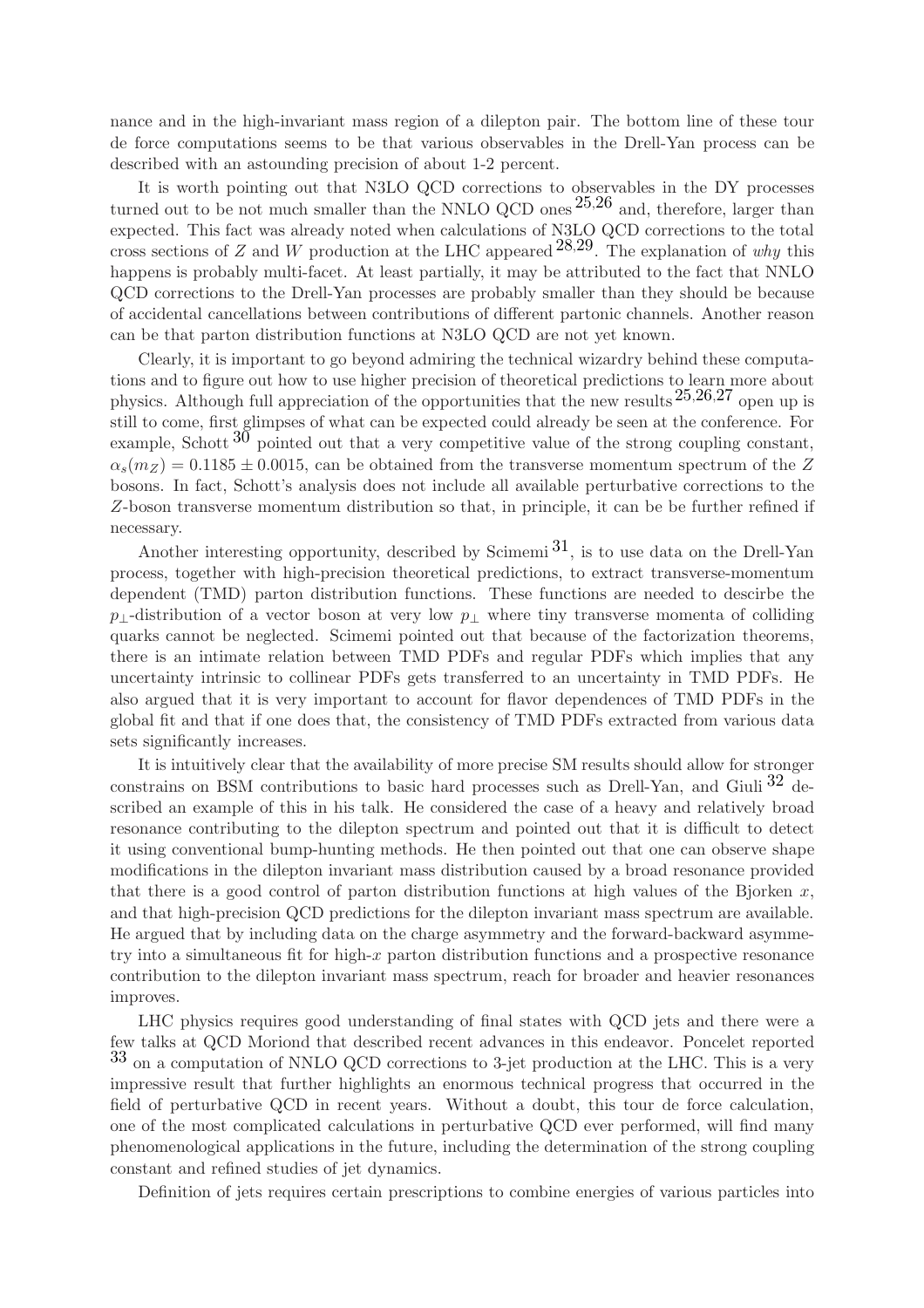directional energy flows; these prescriptions are known as "jet algorithms". Over time jet algorithms evolved  $34$  from experimentally-convenient but theoretically-problematic seed cone algorithms to modern ones, such as e.g. the anti- $k_{\perp}$  algorithm, which is practically impeccable from both the experimental and theoretical points of view. However, even if a great solution is available, one can always try to do better. In this spirit, Cerro discussed  $35$  a new algorithm for clustering hadrons into jets based on machine learning methods. A few examples were shown which demonstrated that in certain cases the new algorithm outperforms the conventional ones. It is clear that many more studies are needed before this algorithm will get close to becoming as widely accepted as the anti- $k_{\perp}$  one, but it will be interesting to watch how this story develops further.

Dreyer<sup>[36](#page-10-4)</sup> discussed resummation of the so-called non-global logarithms for QCD observables at lepton colliders. Non-global logarithms represent a particular class of enhanced contributions to observables that appear if radiation to certain phase-space regions is restricted. The problem of the resummation of non-global logarithms is known to be rather difficult but significant simplifications occur if it is studied in the large- $N_c$  limit. In fact, in this case, resummation of non-global logarithmic contributions at next-to-leading-logarithmic accuracy can be performed using a relatively simple extension of the so-called Banfi-Marchesini-Smye equation  $37$ . Progress with the understanding of non-global logarithms and their resummation reported by Dreyer is a welcome development since it is essential for designing parton showers with the next-to-nextto-leading logarithmic accuracy.

We now change gears and talk about physics of top quarks which was also discussed in theoretical talks at Moriond QCD. Top quark physics is a big part of the LHC research program since the LHC is a top quark factory. This fact enables detailed studies of various processes with top quarks, including searching for possible contributions of physics beyond the Standard Model, and the exploration of top quark properties.

Jezo  $38$  pointed out that *off-shell* contributions to signatures that are used to identify top quark pair production and study top quark properties may be important. Although the importance of these contributions – or lack of it – must depend on details of experimental analyses, there is a theoretical aspect that is worth emphasizing. Indeed, the development of computational methods during the past decade resulted in a situation where, for many processes, it is more straightforward (if not simpler) to provide predictions for  $pp \rightarrow bWbW + X$  final states than to split them into double-resonant, single-resonant and non-resonant contributions. This fact further implies that the relative importance of various contributions, including signal-background interference etc., are decided by experimental constraints imposed on a single theoretical calculation, and do not require complex, poorly justified constructions that were used earlier to combine the different contributions.

However, it is not always possible to pursue this program since for certain final states complete computations remain too complicated even with modern methods. According to Jezo, this happens when W-bosons in top decays are allowed to decay *hadronically*. To make progress, Jezo proposed to consider on-shell W-bosons since in the  $\Gamma_W \to 0$  limit decay products of W-bosons cannot interact with other parts of the process by QCD exchanges. Because of this, a connection between corrections to fully-leptonic and semileptonic signatures in the off-shell  $t\bar{t}$  production process arises and the computation of QCD corrections in the semileptonic case simplifies enormously.

Devoto discussed a calculation of the  $t\bar{t}$  pair production at the LHC with the NNLO QCD  $\arccos 39$ . So far this calculation is performed for stable top quarks and in this limit it confirms earlier pioneering computations of Czakon et al.  $40$ . This is a strong check on both calculations because Devoto's calculation employs a different method to combine separately-divergent real emission contributions and virtual corrections. Another interesting point mentioned by Devoto is that this computation will become part of a new release of a publicly-available program  $MATRIX<sup>41</sup>$  $MATRIX<sup>41</sup>$  $MATRIX<sup>41</sup>$  which is quite useful since so far there is no public program for calculating kinematic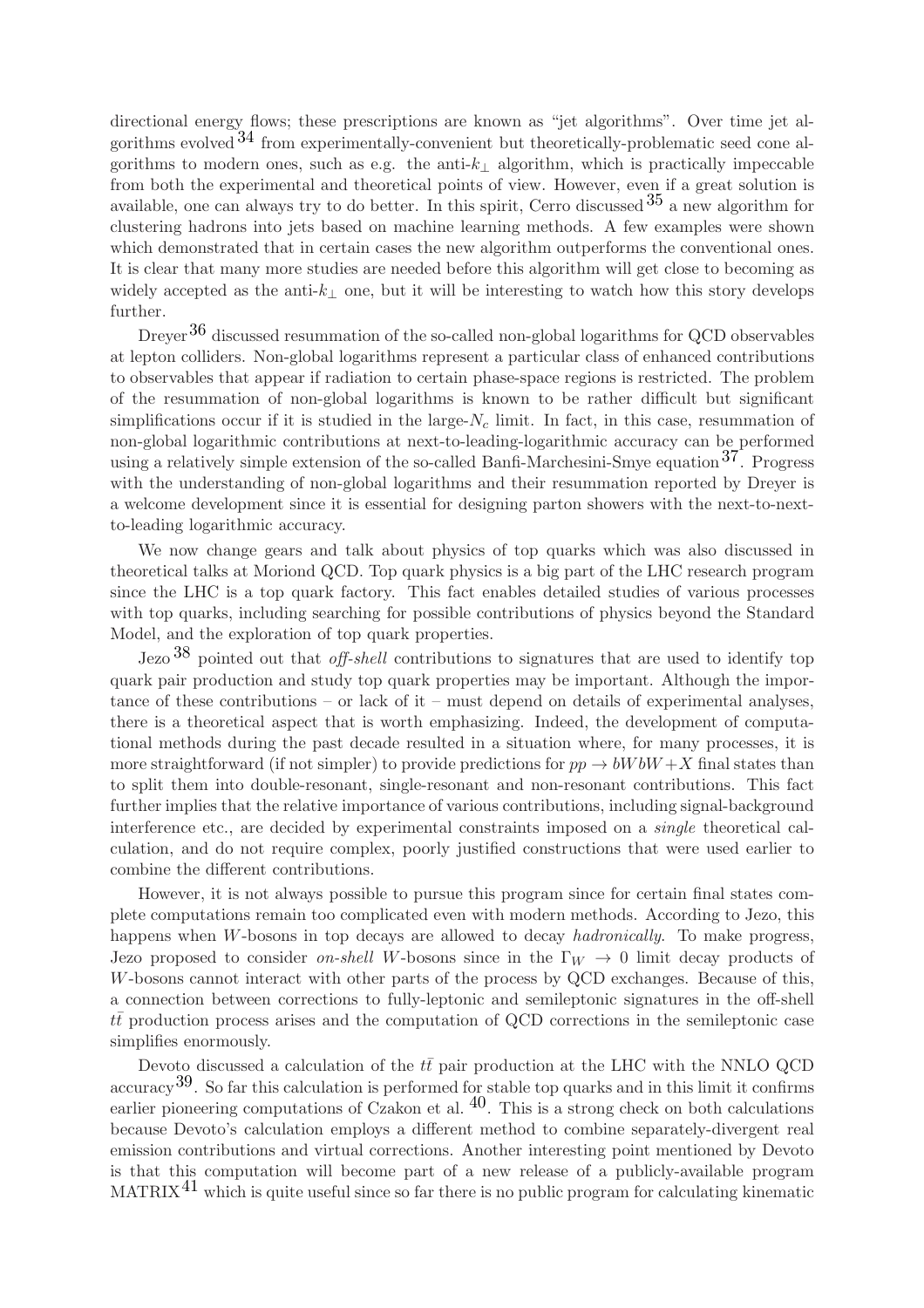distributions for top quark pair production in hadron collisions with the NNLO QCD accuracy.

I believe that when a typical participant of QCD Moriond thinks about measurements of the top quark and the Higgs boson masses, collider, rather than cosmological, aspects of this problem come to mind. However, it is well known that the precise knowledge of these masses has very important implications for the stability of electroweak vacuum  $^{42}$ . Santos  $^{43}$  $^{43}$  $^{43}$  reminded us about this connection in his talk, albeit in a slightly different context. He pointed out that under certain circumstances uncertainties in  $m_t$  and  $m_H$  may preclude an interpretation of the signal of gravitational waves that originate in the course of the first-oder phase transition in the early Universe. Santos' observation provides yet another motivation for measuring the top quark mass more precisely and advanced theoretical predictions for top quark production cross sections and kinematic distributions play a particular important role in this endeavor.

We have seen yet another example of the creative use of high-precision theory in a talk by Altakach [44](#page-10-12) where he discussed a possibility to constrain BSM physics by comparing fiducial cross sections with high-precision predictions for signals and backgrounds. He considered a particular model of New Physics where a Z' boson couples to quarks of the first and the third generations but not to leptons. This  $Z'$  is also relatively broad so that it is not possible to discover it by searching for a peak in the  $t\bar{t}$  invariant mass distribution. Altakach showed that by improving theoretical predictions for the signal process and the various backgrounds, one indeed obtains better bounds on the Z ′ mass. However, these bounds are still somewhat worse <sup>[44](#page-10-12)</sup> than the bounds on the parameters of this model that are obtained from dedicated experimental searches, presumably because kinematic information, rather than just fiducial cross sections, is used there.

Moving beyond the top quark physics, Neuwirth<sup>[45](#page-10-13)</sup> reported on a study of NLO QCD corrections to squark-gaugino production at the LHC supplemented with the soft gluon resummation. He showed that the soft-gluon resummation, consistently combined with the NLO QCD computation, increases the cross section by about six percent and reduces the QCD scale uncertainty to about 5 percent. Hopefully these results will be used to further constrain the parameter space of supersymmetric models or, perhaps, help to infer properties of squarks and gauginos if they are finally discovered.

#### 6 Parton distribution functions

Predictions for hadron collider physics are impossible without knowledge of parton distribution functions (PDFs). Learning about them requires complicated machinery that is usually managed by highly-specialized collaborations. Two theoretical talks on the issue of PDFs' extractions which addressed unorthodox aspects of PDF physics were presented at Moriond.

Magni<sup>[46](#page-10-14)</sup> argued that LHCb data on  $Z+\text{charm production}$  show evidence of non-perturbative component of the charm PDF in the proton. This, of course, is an interesting result; discussions about whether or not there is an "intrinsic charm" in the proton have been going on since quite a long time  $47$  so that a confirmation of this idea would be illuminating. However, at this point it does not appear that a decisive conclusion about this matter is possible since the evidence is rather weak, about one sigma  $^{46}$ . Moreover, the non-perturbative component by itself is not large; according to the analysis by Magni  $^{46}$  $^{46}$  $^{46}$  the intrinsic charm carries about one percent of the proton momentum and (not surprisingly) the intrinsic-charm PDF is peaked at the large  $x$ -values. Given all that, it can be expected that reaching a definite verdict on the issue of the intrinsic charm in the proton will probably be difficult, but it is quite interesting that there are attempts to make progress in that direction.

Bertone [48](#page-10-16) discussed uncertainties in the extracted value of the strong coupling constant and parton distributions due to the imprecise knowledge of the anomalous dimensions and  $\beta$ functions as well as simplifications made in the renormalization group equations that allow one to solve them analytically. Bertone finds that if PDFs are defined at low scales and then computed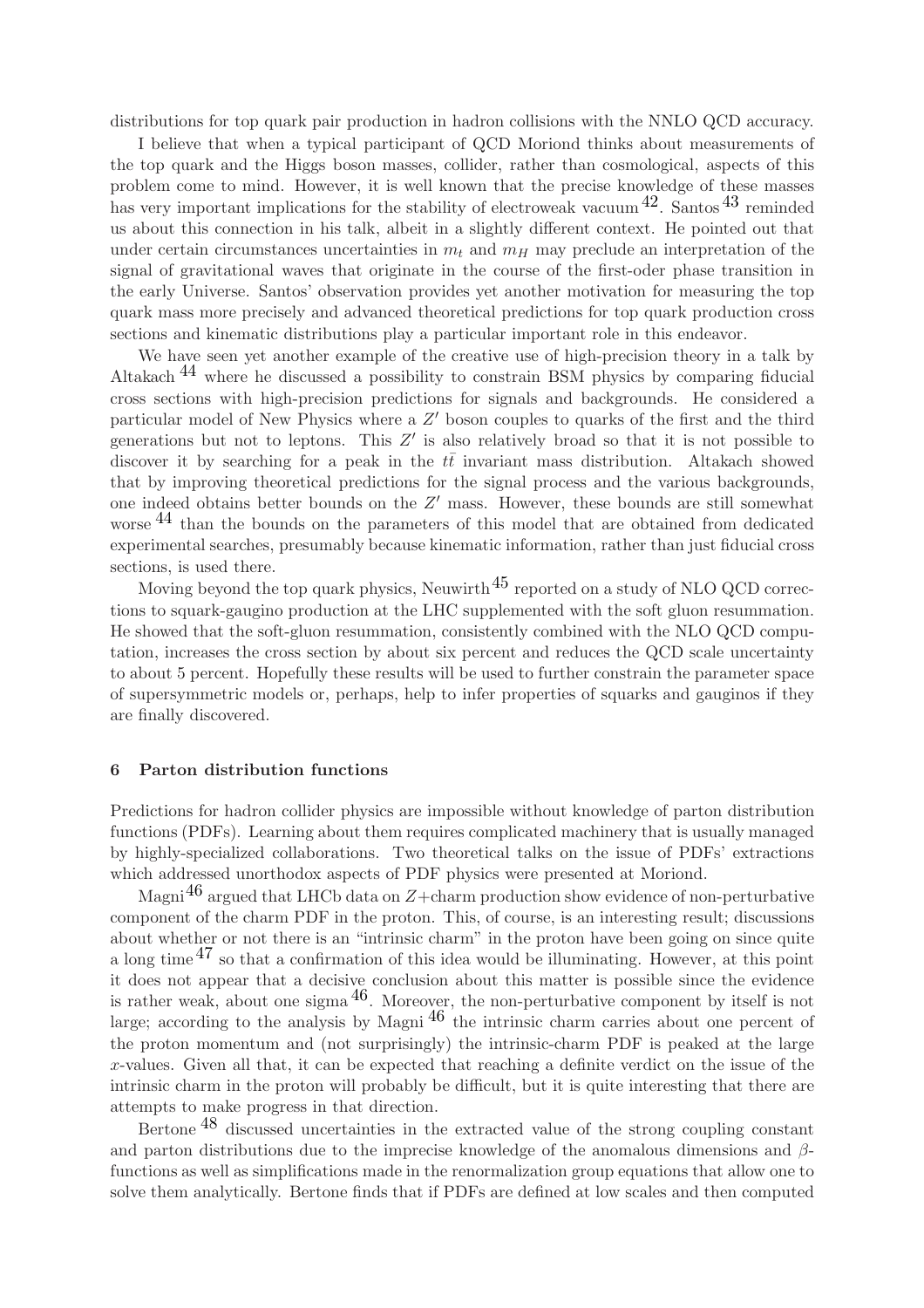at an electroweak scale by solving Altarelli-Parisi equations, such truncations may lead to errors of a few percent. To be sure, percent-level uncertainties in PDFs are not unheard of but it is clearly important to identify all sources of such uncertainties including pure theoretical ones.

## 7 Unorthodox topics

Often, it is not too difficult for an experienced person to predict topics which will be discussed at a conference dedicated to QCD and high-energy interactions. This is a reflection of the fact that the scientific progress is continuous, at least most of the time. However, at every conference there are a few talks beyond the expected narrative and such talks often become some of the most interesting ones simply because they are unexpected. A number of such talks were presented at QCD Moriond this year.

Zanderighi  $^{49}$  $^{49}$  $^{49}$  pointed out that one can find many things in the proton, including leptons and photons. In a way, this observation should extend the notion of the complimentarity of lepton and proton colliders – those of us who thought that LHC was colliding quarks and gluons will probably have to think again! Of course, the fact that one can find electrons or photons in a proton is not very surprising since, rhetoric aside, one simply talks about high-order QED processes. What is perhaps unexpected is that rates of such processes are strongly enhanced because of the kinematics of the quasi-collinear splittings. The result of such an enhancement is that effects that could have been neglected completely become somewhat relevant and can often be best described by using the notion of distribution functions of leptons and photons in a proton.

Zanderighi explained [49](#page-10-17) that one can determine photon and lepton PDFs from the known structure functions measured in deep-inelastic scattering, and use this information to set up theoretical description of QED-initiated processes retaining full information of the events' kinematics, which is important for the LHC physics. She also showed a few examples where presence of leptons and photons in the proton becomes somewhat of a game changer. For example, a significant lepton component of the proton leads to additional contributions to leptoquark production in proton proton collisions, and sometimes these contributions are large enough to affect the exclusion limits in a significant way [49.](#page-10-17)

Schott  $30$  proposed to search for instantons at the LHC. Instantons are QCD field configurations that describe a transition between two non-equivalent QCD vacua. It is expected that the instanton-production process can manifest itself through a production of a spherically-symmetric multi-particle final state with certain polarization features of final-state partons. Unfortunately, it is very difficult to predict the production cross section for instantons in hadron collisions and it is also hard to say if imprints of quark polarization can be observed in features of mesons and baryons that are actually measured. At any rate, this unorthodox proposal is quite interesting and it clearly provides a new motivation for many people  $51$  to think about an old problem, namely how to observe quasi-classical solutions, present in non-abelian gauge theories, experimentally.

Tantary  $50$  described a perturbative calculation of a free energy in  $N = 4$  SUSY Yang-Mills theory. Interestingly, this computation can be used to reconstruct the exact free energy function since in this theory the free energy can also be computed in the non-perturbative regime using gauge-gravity duality. Extrapolating between perturbative and non-perturbative regimes can be done using Pade approximation. Higher-order perturbative computations, performed by Tantary, show convergence towards the Pade result constructed using the information at lower orders. Hence, we have an example of a theory where the free energy is known exactly, for any value of the strong coupling. It is an interesting question what, if anything, can be learned from this result for thermodynamics of QCD plasma; at this point, I don't think there are clear ideas about this.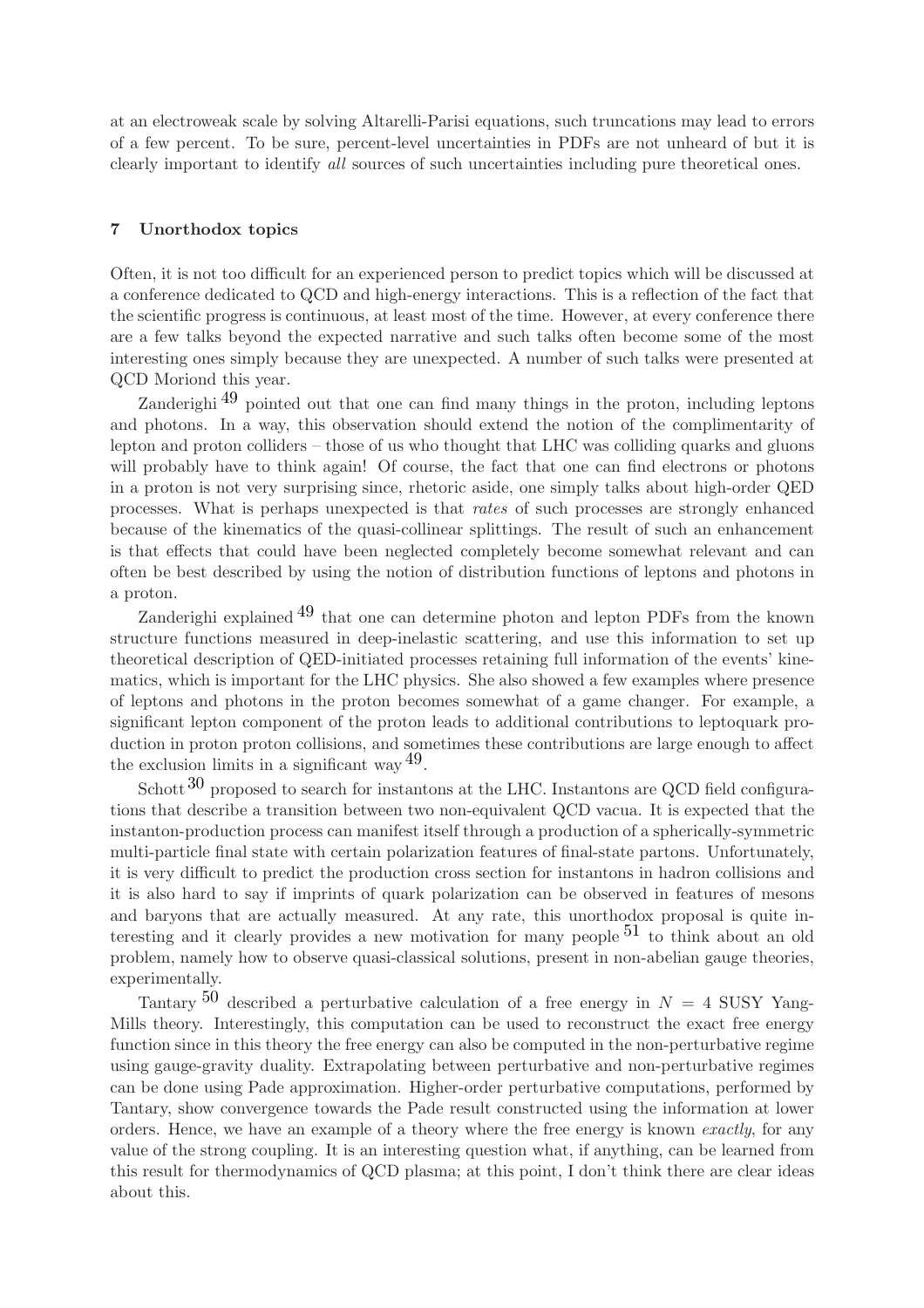## 8 The future

It is peculiar that the very first theoretical talk at QCD Moriond provided an outlook on the future of collider physics  $52$ . Perhaps, this simply shows how urgent this matter is, as multidecade planning for future facilities is a commonplace in particle physics. Given this, it is important to ask how to optimize the process of moving forward and to obtain the richest outcome in terms of physics in the shortest amount of time. Franceschini  $52$  provided many instructive examples and interesting considerations comparing the physics reach of different colliders that are being discussed as potential successors to the LHC.

# Acknowledgments

I am grateful to the organizers of Moriond QCD and high-energy interactions for the invitation to give this talk. This research is partially supported by the Deutsche Forschungsgemeinschaft (DFG, German Research Foundation) under grant 396021762 - TRR 257.

# <span id="page-9-0"></span>References

- <span id="page-9-1"></span>1. G.W.Bennett et al., Phys. Rev. D 73, 072003 (2006).
- <span id="page-9-2"></span>2. T. Aoyama, N. Asmussen, et al. Phys. Rept. 887, 1 (2020).
- <span id="page-9-3"></span>3. B. Abi et al., Phys. Rev. Lett. 126, 141801 (2021).
- <span id="page-9-4"></span>4. Z. Zhang, these proceedings.
- 5. K. Melnikov and A. Vainshtein, Theory of the muon anomalous magnetic moment, Springer Tracts Mod. Phys. 216, 1 (2006).
- <span id="page-9-6"></span><span id="page-9-5"></span>6. K. Szabo, these proceedings.
- 7. M. Knecht, A. Nyffeler, M. Perrottet and E. de Rafael, Phys. Rev. Lett. 88, 071802 (2002).
- <span id="page-9-8"></span><span id="page-9-7"></span>8. See <https://www.nikhef.nl/~form/maindir/documentation/reference/man.pdf>
- <span id="page-9-9"></span>9. J. Green, these proceedings.
- 10. J. Prades, E. de Rafael and A. Vainshtein, Adv. Ser. Direct. High Energy Phys. 20, 303 (2009).
- <span id="page-9-11"></span><span id="page-9-10"></span>11. M. Neubert, these proceedings.
- <span id="page-9-12"></span>12. B. Capdevila, these proceedings.
- <span id="page-9-13"></span>13. M. Fael, K. Schönwald and M. Steinhauser, *Phys. Rev.* D **104**, 016003 (2021).
- <span id="page-9-14"></span>14. N. Gubernari, these proceedings.
- <span id="page-9-15"></span>15. B. Allanach, these proceedings.
- <span id="page-9-16"></span>16. S. Iguro, these proceedings.
- <span id="page-9-17"></span>17. M. Boussejra, these proceedings.
- <span id="page-9-18"></span>18. A. Crivellin, these proceedings.
- <span id="page-9-19"></span>19. J. Santiago, these proceedings.
- <span id="page-9-20"></span>20. M. White, these proceedings.
- <span id="page-9-21"></span>21. P. Athron et al. [GAMBIT], Eur. Phys. J. C 77, 784 (2017).
- <span id="page-9-22"></span>22. K. Rolbiecki, these proceedings.
- <span id="page-9-23"></span>23. J. Ruderman, these proceedings.
- <span id="page-9-24"></span>24. G. Heinrich, Phys. Rept. 922, 1 (2021).
- <span id="page-9-25"></span>25. T. Yang, these proceedings.
- <span id="page-9-26"></span>26. L. Rottoli, these proceedings.
- <span id="page-9-27"></span>27. L. Buonocore, these proceedings.
- <span id="page-9-28"></span>28. C. Duhr, F. Dulat and B. Mistlberger, JHEP 11, 143 (2020).
- <span id="page-9-29"></span>29. C. Duhr, F. Dulat and B. Mistlberger, Phys. Rev. Lett. 125, 172001 (2020).
- <span id="page-9-30"></span>30. M. Schott, these proceedings.
- 31. J. Scimemi, these proceedings.